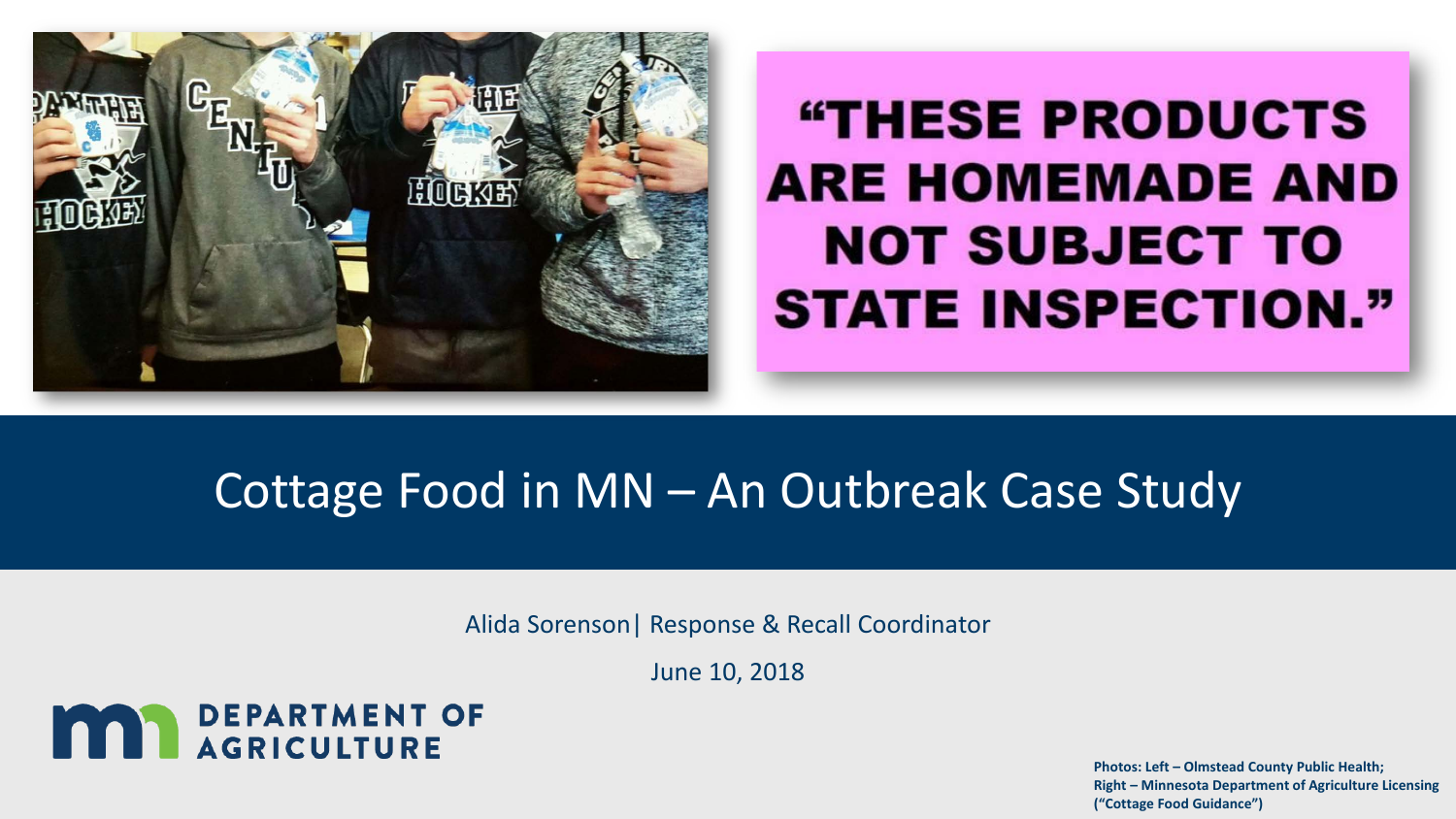#### Cottage Foods in the US

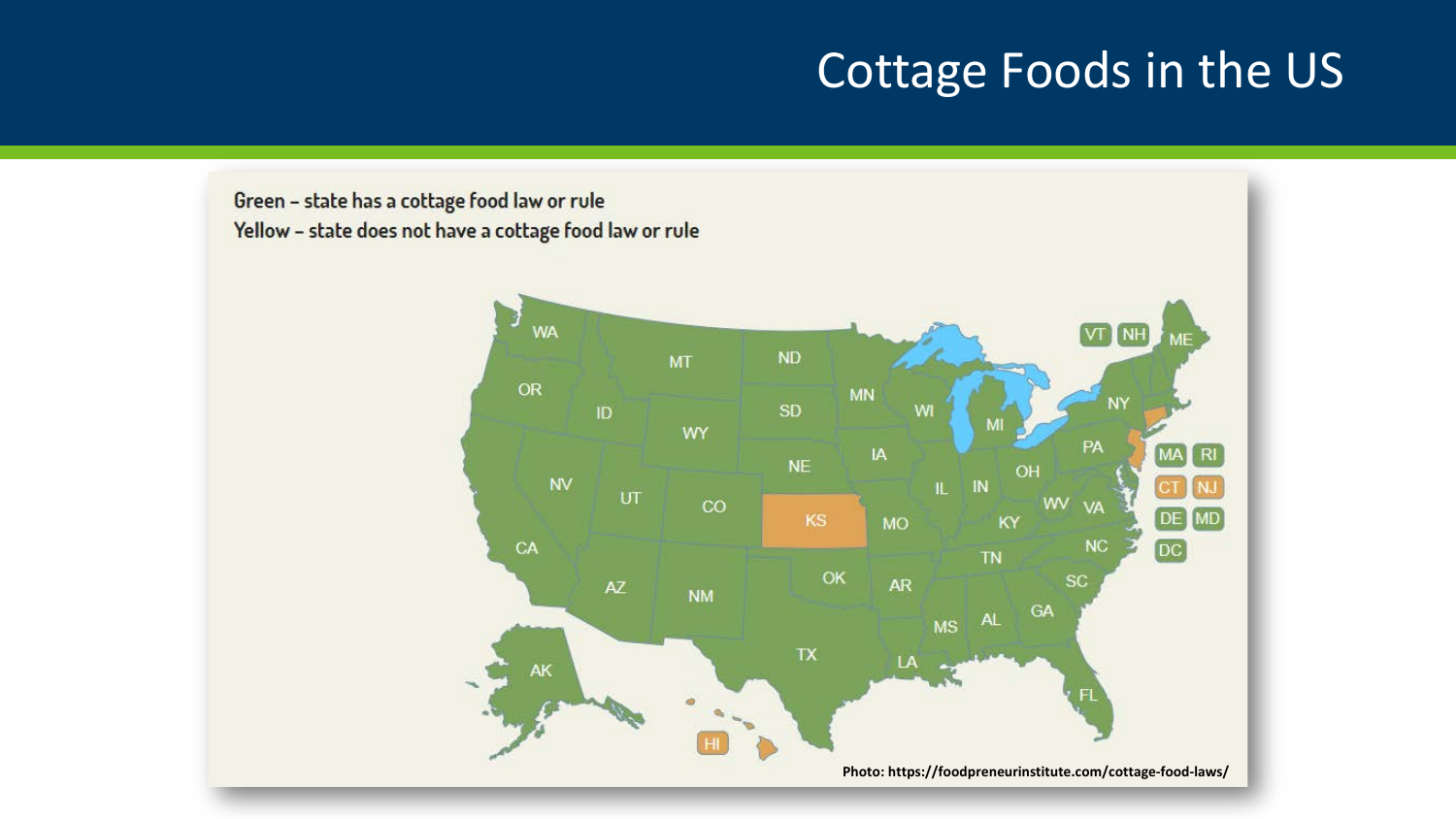### Cottage Foods in Minnesota

- Minnesota Cottage Foods Law went into place on July 1, 2015
- Previously known as the "pickle" bill"
- Individuals may register as cottage food producers and cannot make more than \$18,000
- These producers can make nonpotentially-hazardous products at home and sell them directly to the consumer in Minnesota only
- Labeling requirements

#### **Minnesota Cottage Foods Law**

#### **MN COTTAGE FOODS LAW**

It's the law! As of July 1, 2015, you can make cottage foods in your home kitchen (baked foods, pickled, canned, jams, jellies, etc.) without a license BUT you must first take a MDA-approved food safety training and register with the MDA.



#### **HELPFUL COTTAGE FOOD RESOURCES**

**MFMA Fact Sheet: 2015 MN Cottage Foods** Law An explanation of the new law.

#### **MN Revenue Fact Sheet 148: Tax Information** on Cottage Foods

 $\vert f \vert$ 

y

 $\blacksquare$ 

 $\boxed{6}$ 

A list of the cottage foods that are taxable in Minnesota.

#### The Non-Potentially Hazardous Foods List

A list of the foods allowed and not allowed under the Cottage Foods Exemption. MFMA updates this list as needed. The last revision: July 18, 2017.

#### **Cottage Foods Producer Registration Form**

This form can be filled online or mailed in.

**Detailed Cottage Foods Training YouTube** Video

Click here for further MDA information

**Photo: Minnesota Farmers' Market Association – Cottage Foods page - <https://www.mfma.org/CFL>**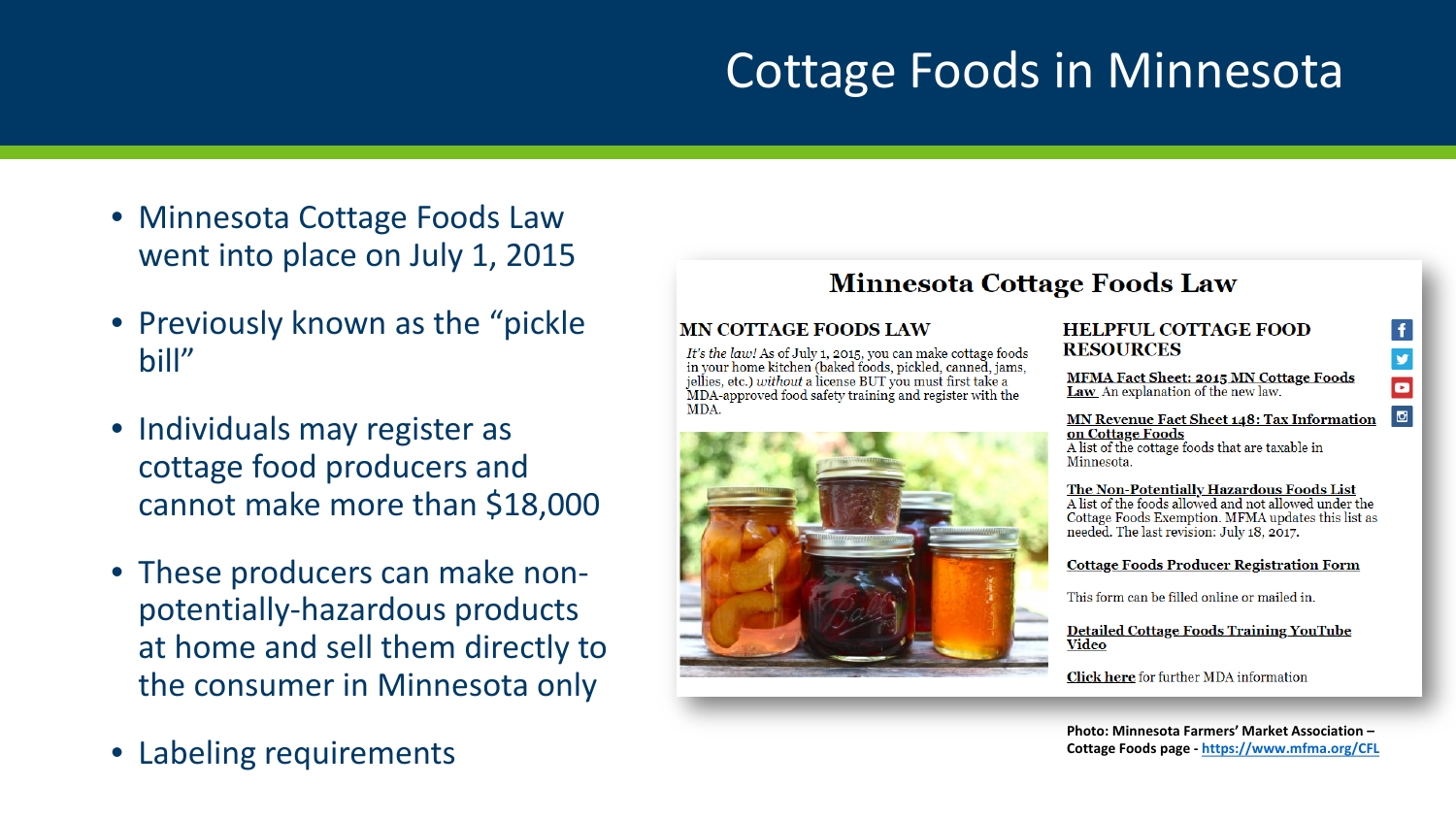### Cottage Foods in Minnesota

- Tier 1: \$0-\$5,000
- Tier 2: \$5,001-\$18,000
- Both tiers require training
	- Tier 1: online
	- Tier 2: in person
- Tier 2: \$50 registration fee
- Prepare and sell only nonpotentially hazardous food and/or home-canned pickles, vegetables or fruits with a pH of 4.6 or lower ONLY IN MN
- Complete the training every 3 years
- No-nos: animal products, cooked foods, potentiallyhazardous foods (cut melons or tomatoes; garlic or herbbased oil mixtures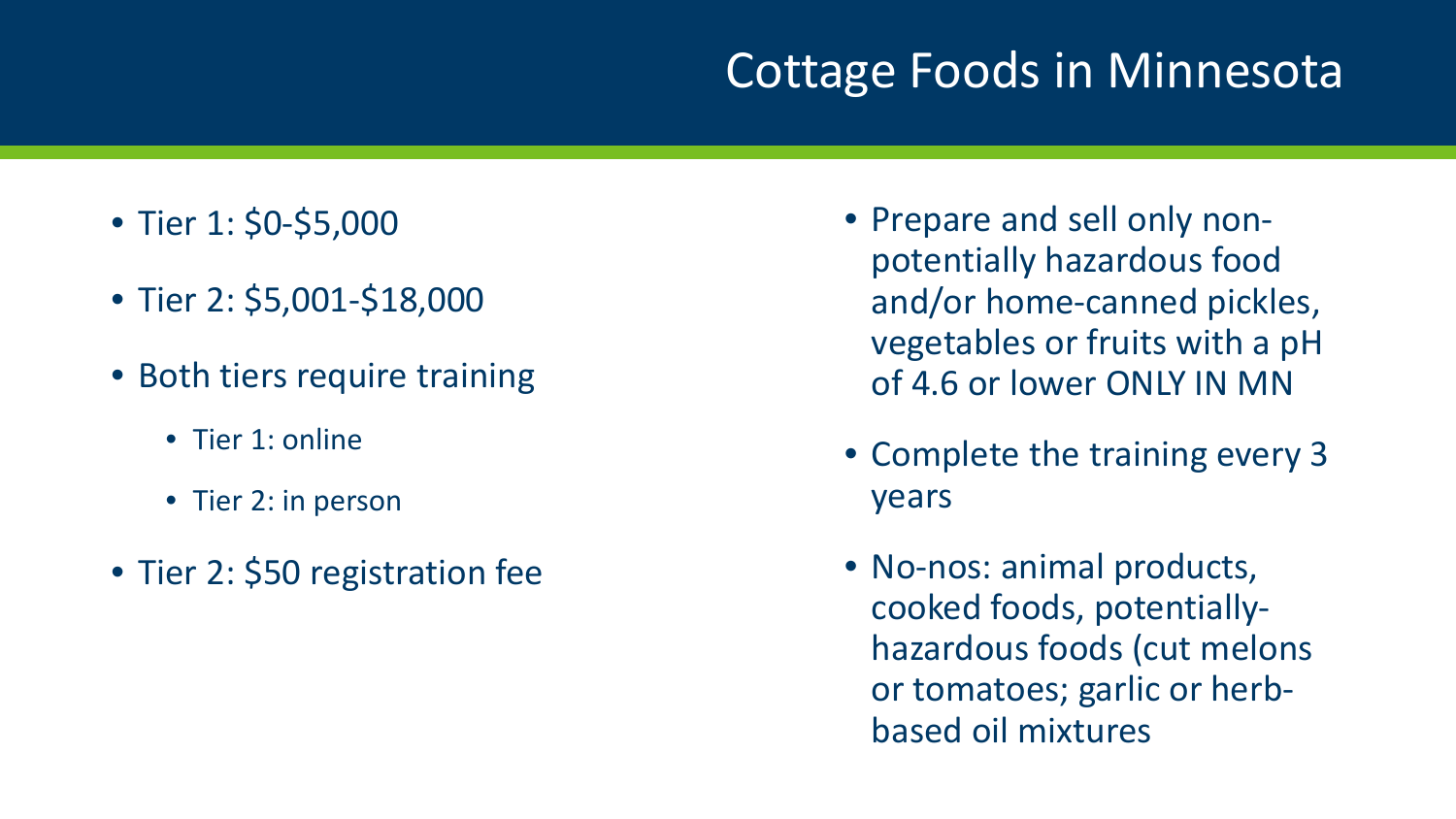#### The Outbreak

- March 2018, Olmstead County Health Dept. and MN Dept. of Health reported an outbreak of norovirus among attendees of a high school hockey banquet (n=26)
- Banquet catered by local grocery store deli; MDA investigation at the deli did not reveal any practices of concern
- Olmstead County and MDH determined that cookies were also provided at the banquet, sourced from a home bakery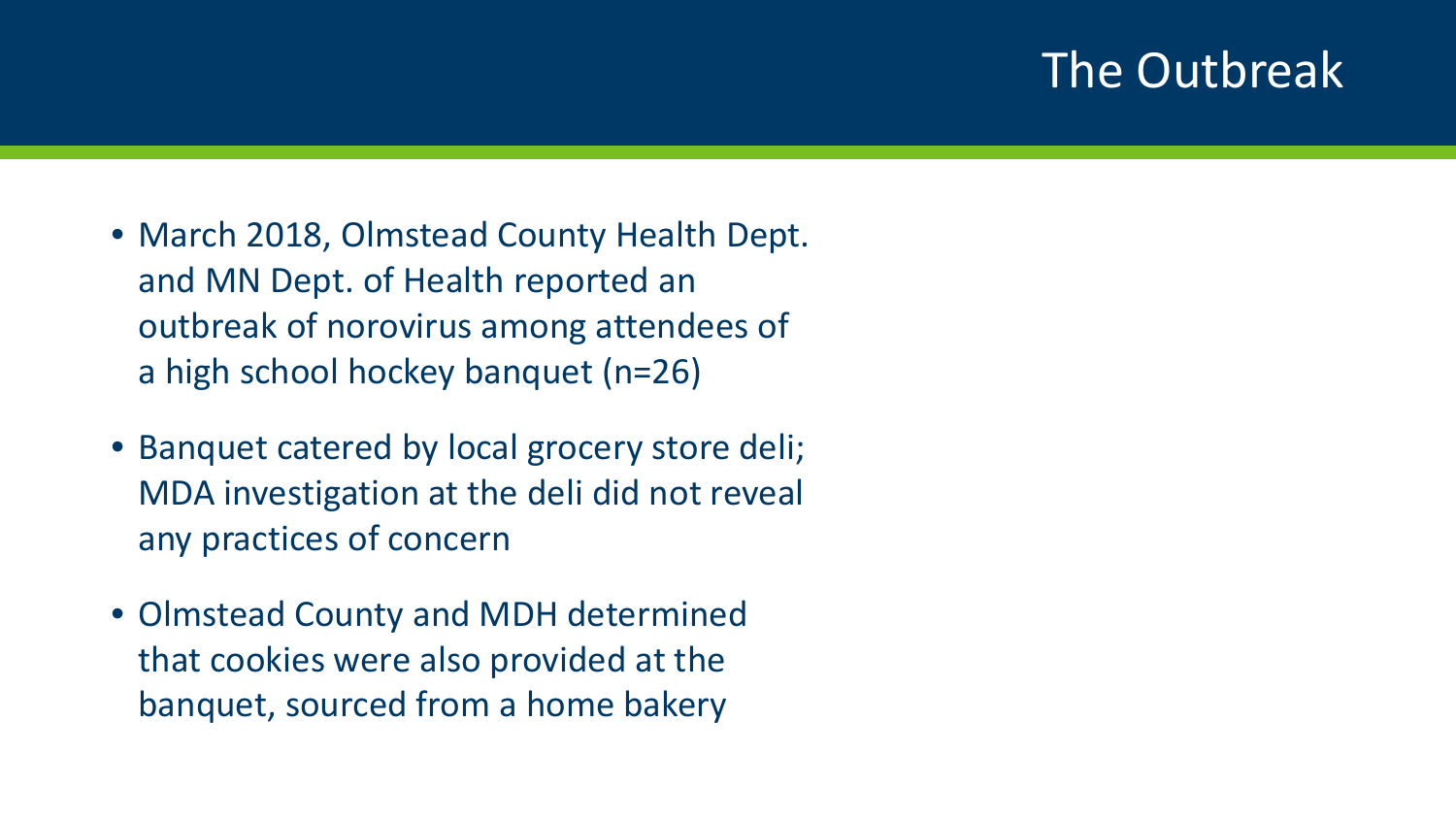#### The Outbreak

- Home bakery was a "Tier 1" MN cottage food producer (<\$5,000 sales per year)
- Specialty hand-decorated cookies
- Case-control study conducted determined the cookies were the only significant exposure
- Two ill cases did not attend banquet, but ate cookies brought home from the banquet

**"THESE PRODUCTS ARE HOMEMADE AND NOT SUBJECT TO STATE INSPECTION."** 

> **Photo: Minnesota Department of Agriculture Licensing ("Cottage Food Guidance")**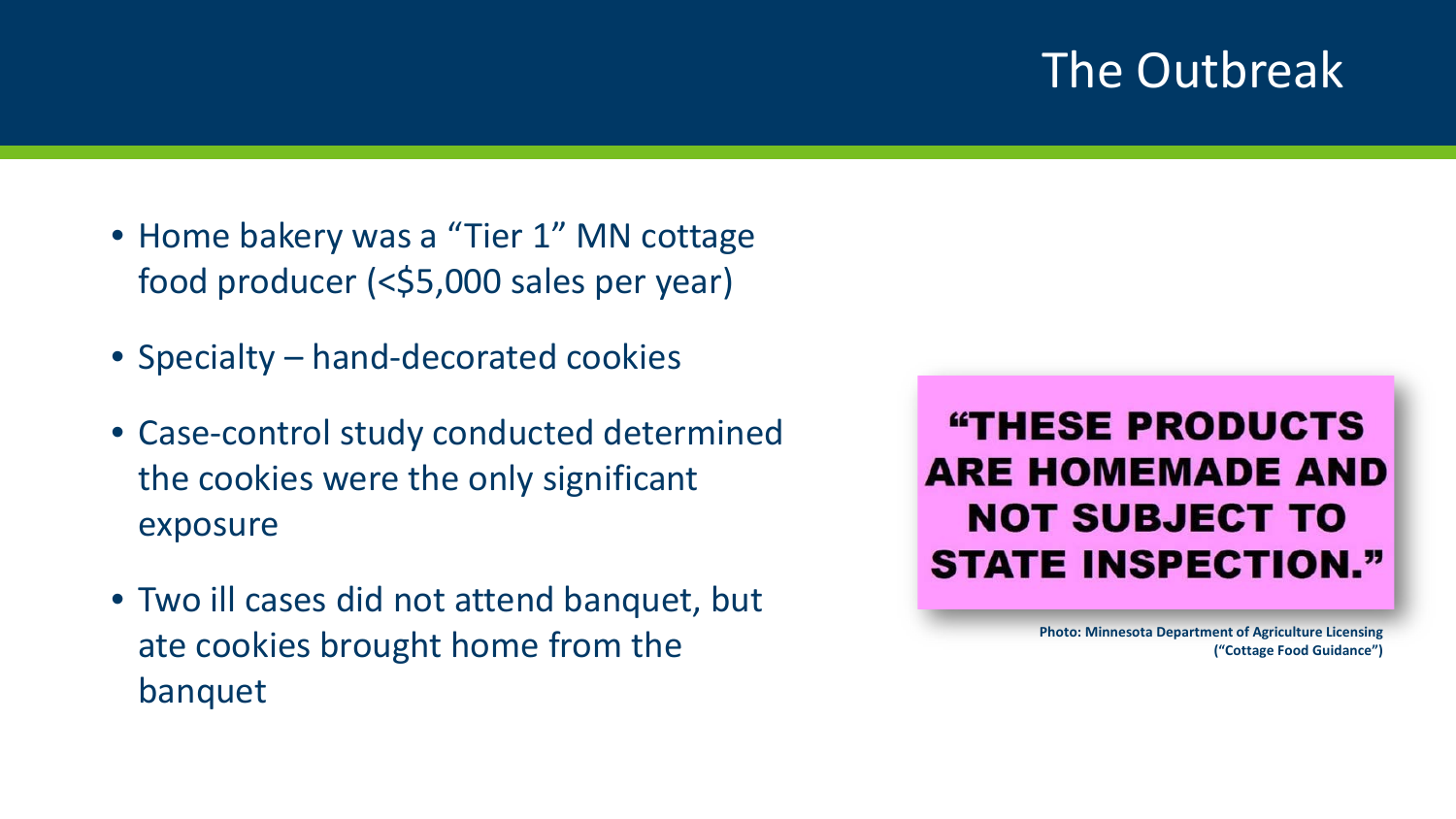### The Culprits: Hockey Jersey Cookies



**Photo: Collected by Olmstead County Public Health**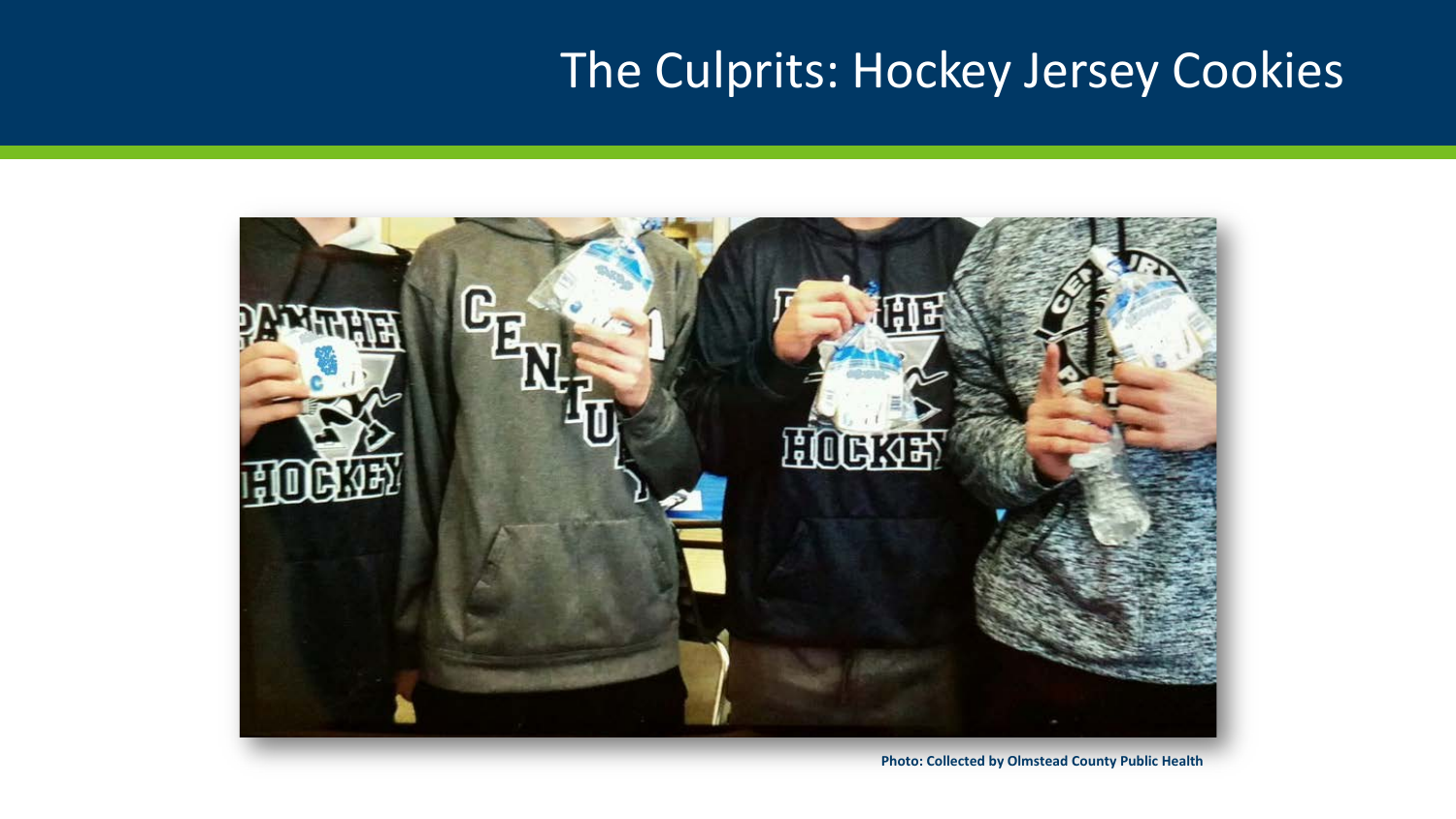### The Culprits: What we saw when we got this picture



**Hockey boys photo: Collected by Olmstead County Public Health Norovirus photos: http://www.foodsafetynews.com/files/2015/12/norovirus.jpg**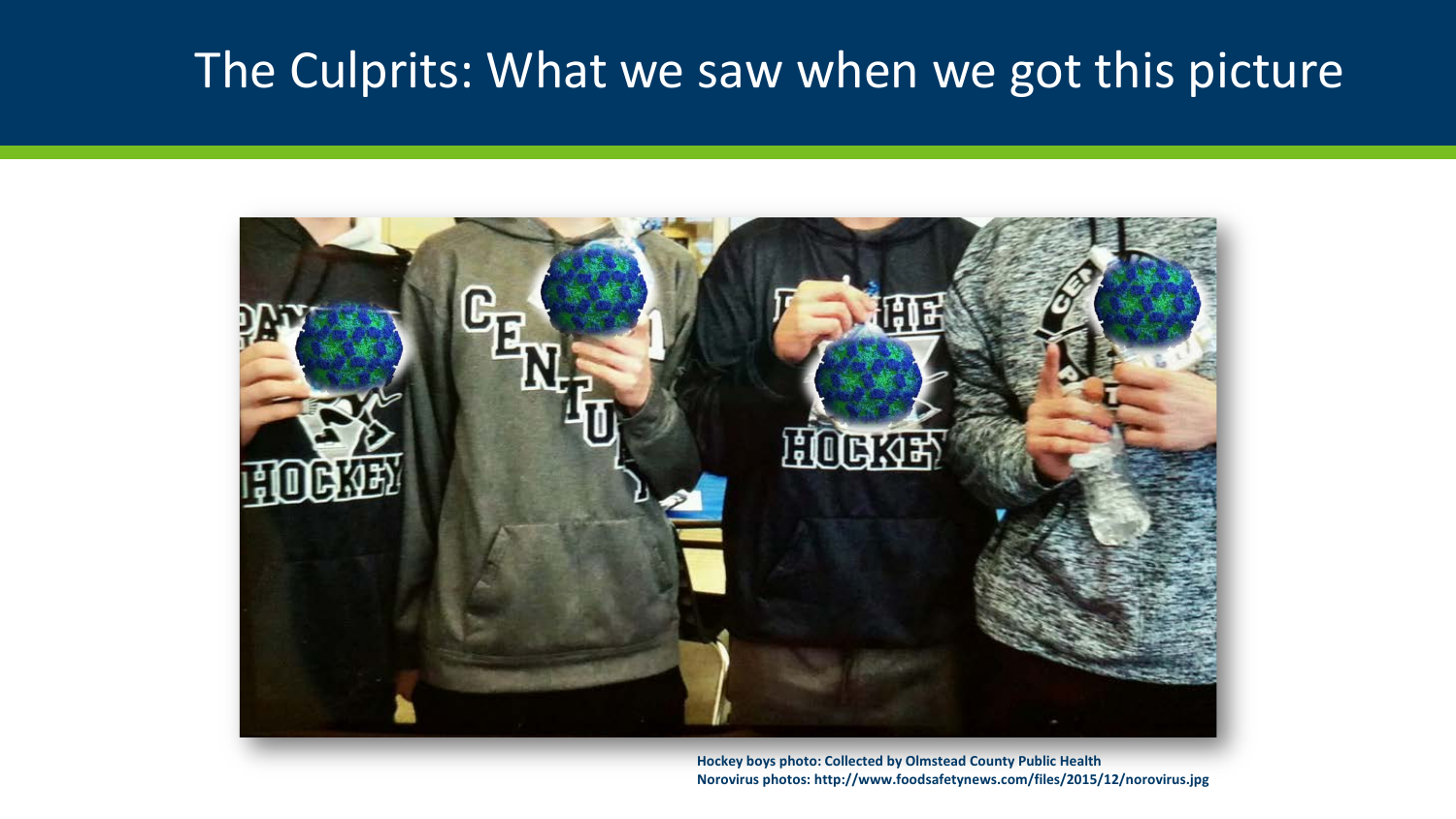#### First In-Home Cottage Food Outbreak Follow-up

- Inspector set up meeting with producer
- Producer stated she had been ill with diarrhea and vomiting but had avoided food handling for 24 hours after her illness was resolved
- Also revealed her son was ill at the same time and had vomited in the bathroom downstairs – cleaning took place, but no sanitation
- All equipment for producing cookies stored separate from personal use kitchen items on a cart in the dining room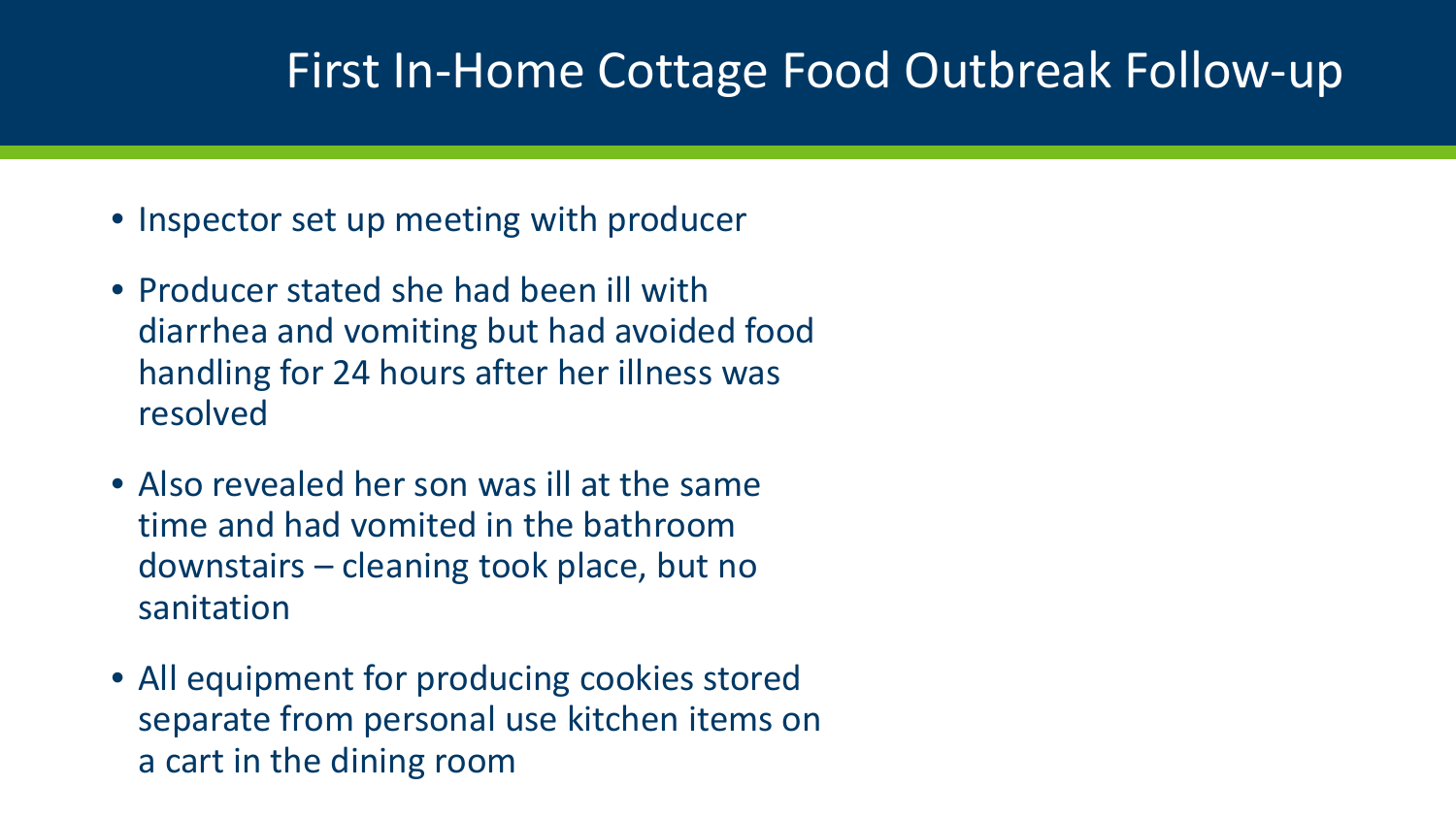### "That's A Good Question": Outcomes of the Discussion

- Tier 1 training slide: "Clean and sanitize sinks, equipment and countertops before, during, and after food preparation."
	- How? With what type of cleaner? Sanitizer?
	- Producer requested vomit/diarrhea clean-up procedures
- Illness exclusion not discussed on slides
	- Producer familiar with 24-hour rule
	- Consider 72-hour rule?
	- Illness in any household member (not just producer)?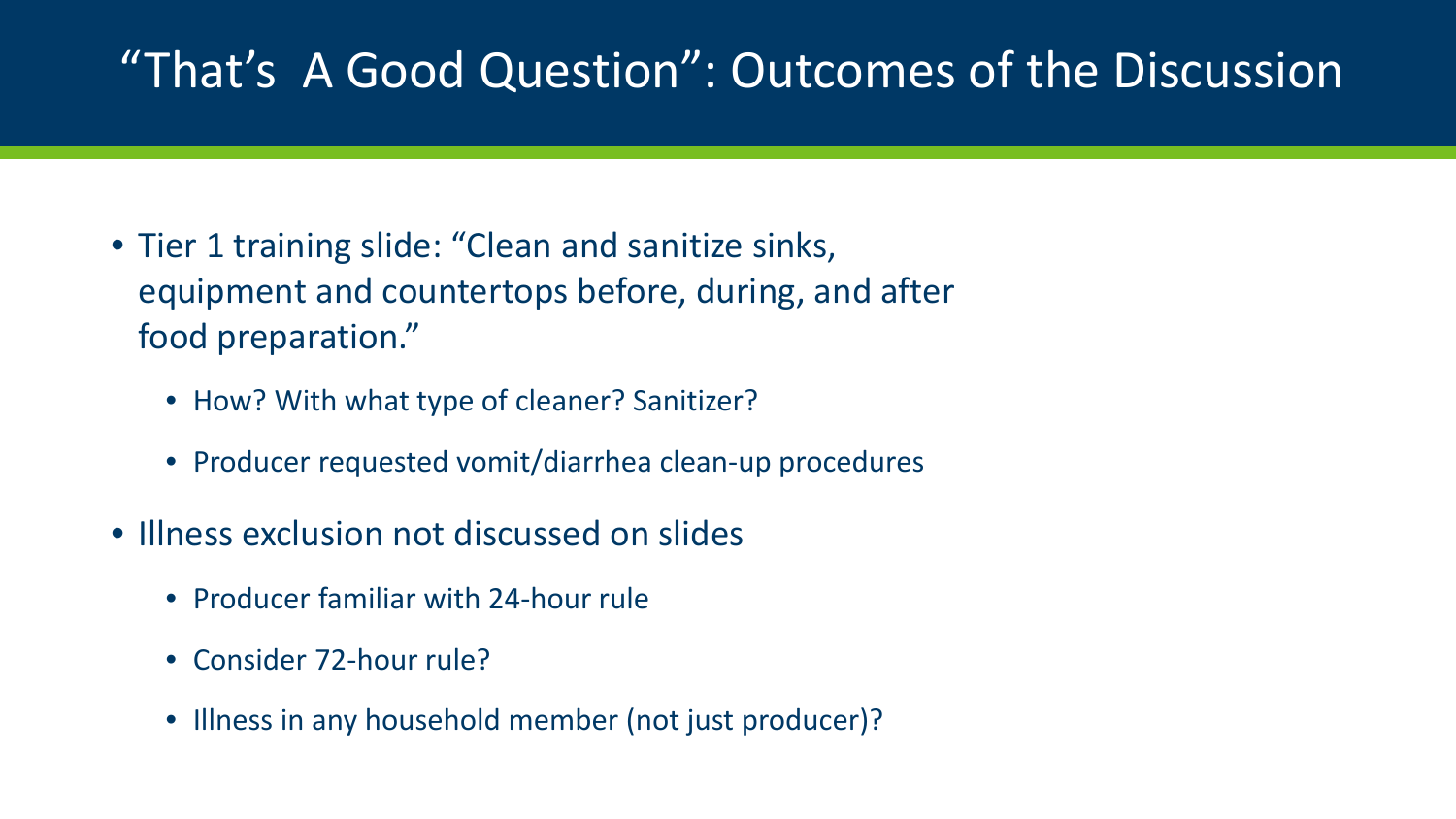#### Lessons Learned

- Our cottage foods producers need more information on Norovirus!
- Working on improvements to the cottage food training for Tier 1 producers
	- Additional details about cleaning and sanitizing
		- What kills norovirus?
	- Expanded exclusion recommendations
		- 72 hours
		- For any illness in the household